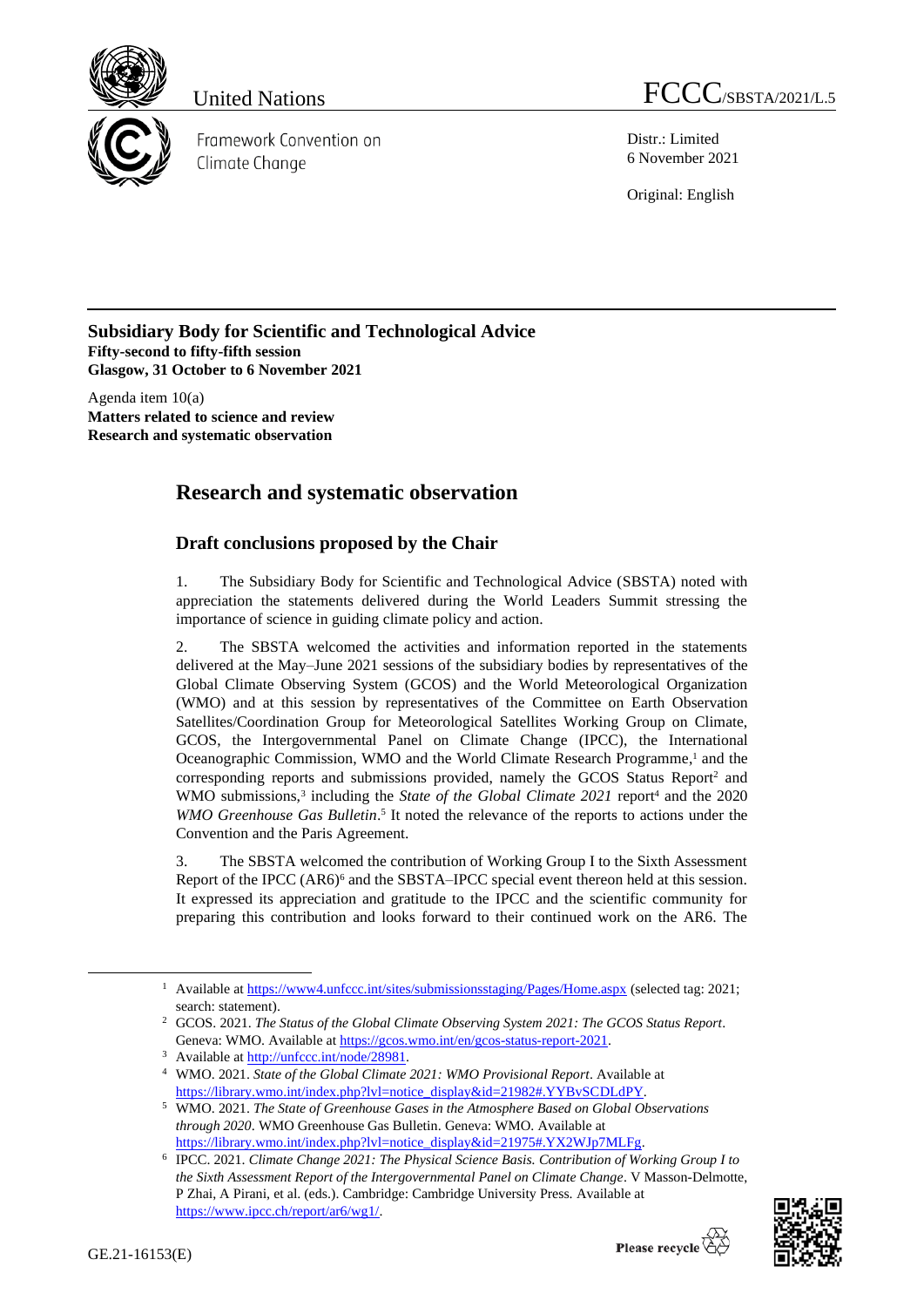SBSTA appreciated the dedication of the IPCC experts in continuing their work during the coronavirus disease 2019 pandemic.

4. The SBSTA noted with concern the state of the global climate system, as conveyed at Earth Information Days 2020 and 2021 and in the contribution of Working Group I to the AR6.

5. The SBSTA expressed its appreciation to participating research programmes and organizations for their contributions to the twelfth<sup>7</sup> and thirteenth<sup>8</sup> meetings of the research dialogue and Earth Information Days 2020<sup>9</sup> and 2021.<sup>10</sup>

6. The SBSTA welcomed the reports by its Chair on the events referred to in paragraph 5 above. It invited its Chair to prepare, with the assistance of the secretariat, a summary report on Earth Information Day 2021.

7. The SBSTA noted the significant progress in the work of the research and systematic observation community aimed at strengthening the global response to the threat of climate change, as discussed at the events, and the value of continuing the rich exchanges at future events.

8. The SBSTA also noted the importance of broadening representation at future mandated events by increasing the participation of experts from a wide range of developing countries and geographical regions as well as of representatives of youth and knowledge holders, including local communities and indigenous peoples.

9. The SBSTA encouraged Parties and relevant organizations to strengthen support for sustained systematic observations of the climate system for monitoring changes in the atmosphere, ocean and cryosphere, and on land, including by improving the density of observations in areas of poor coverage, developing and providing long-term data sets and facilitating free and open access to data.

10. The SBSTA welcomed the outcomes of the extraordinary session of the World Meteorological Congress,<sup>11</sup> particularly resolution 1 on the WMO unified data policy, resolution 2 on the Global Basic Observing Network and resolution 3 on the Systematic Observations Financing Facility, and encouraged Parties and relevant organizations to support the Facility in order to enhance and sustain implementation of the Global Basic Observing Network in developing countries, including the least developed countries (LDCs) and small island developing States (SIDS)*.*

11. The SBSTA also encouraged Parties and relevant organizations to strengthen systematic observation and research, and address related gaps and needs, including with regard to:

(a) Promoting exchange of usable and accessible scientific information and other relevant knowledge and guidance at the science–policy interface, including in support of implementation of the Convention and the Paris Agreement;

(b) Connecting knowledge holders, innovators and technical experts with decision makers in an equitable and participatory manner so as to increase understanding and use of knowledge, products, tools and climate services that inform risk assessment and management;

<sup>7</sup> The agenda, presentations, summary report and related information are available at [https://unfccc.int/topics/science/events-meetings/research-dialogue/twelfth-meeting-of-the-research](https://unfccc.int/topics/science/events-meetings/research-dialogue/twelfth-meeting-of-the-research-dialogue)[dialogue.](https://unfccc.int/topics/science/events-meetings/research-dialogue/twelfth-meeting-of-the-research-dialogue)

<sup>8</sup> The agenda, presentations, summary report and related information are available at [https://unfccc.int/event/thirteenth-meeting-of-the-research-dialogue.](https://unfccc.int/event/thirteenth-meeting-of-the-research-dialogue)

<sup>&</sup>lt;sup>9</sup> The agenda, presentations, informal summary report and related information are available at [https://unfccc.int/event/earth-information-day-2020.](https://unfccc.int/event/earth-information-day-2020)

<sup>&</sup>lt;sup>10</sup> The agenda, presentations and related information are available at [https://unfccc.int/event/earth-information-day-2021.](https://unfccc.int/event/earth-information-day-2021)

<sup>11</sup> Se[e https://public.wmo.int/en/events/constituent-bodies/cg-ext2021.](https://public.wmo.int/en/events/constituent-bodies/cg-ext2021)